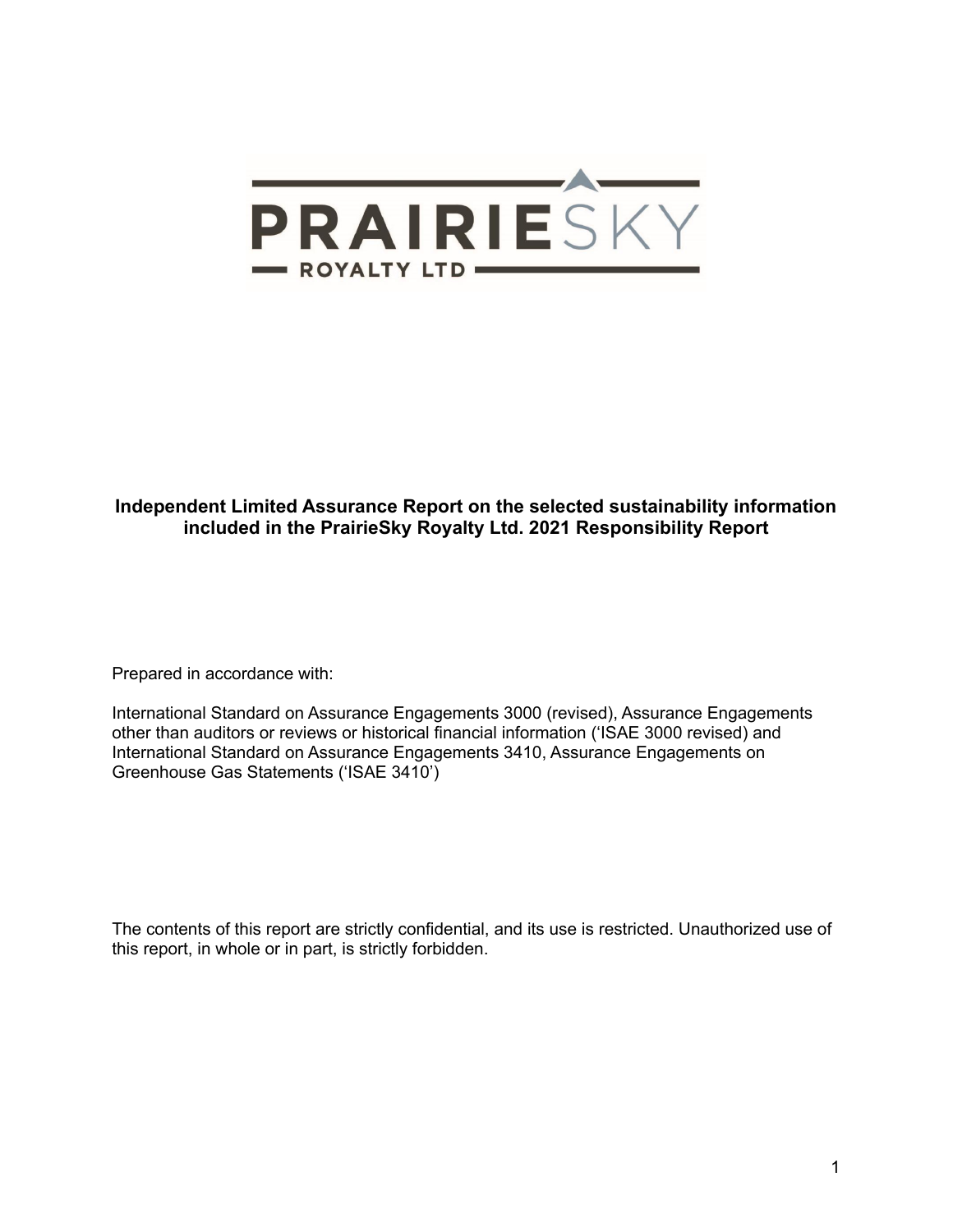# **Table of contents**

| <b>SECTION 1.</b> Independent practitioner's limited assurance report on PrairieSky Royalty Ltd. |
|--------------------------------------------------------------------------------------------------|
| 2021 Responsibility Report "Key Performance Indicators Appendix" and "Greenhouse Gas             |
|                                                                                                  |
|                                                                                                  |
| <b>SECTION II.</b> 2021 PrairieSky Royalty Ltd. "Key Performance Indicators Appendix" and        |
|                                                                                                  |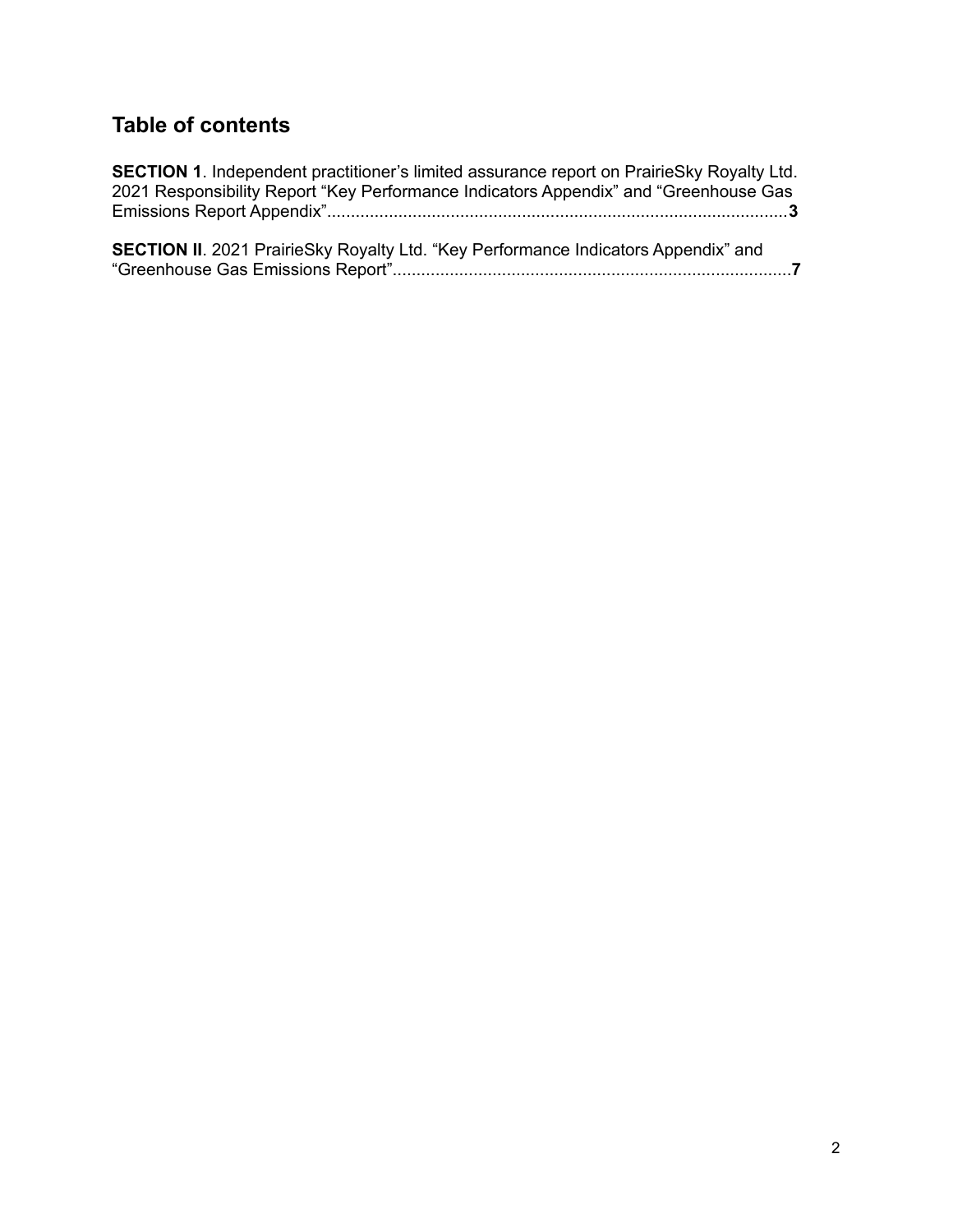

**SECTION I. Independent practitioner's limited assurance report on PrairieSky Royalty Ltd. 2021 Responsibility Report "Key Performance Indicators Appendix" and "Greenhouse Gas Emissions Report Appendix"**

## **To the Board of Directors and Management of PrairieSky Royalty Ltd.**

We have undertaken a limited assurance engagement of the "Key Performance Indicators Appendix" and the ''Greenhouse Gas Emissions Report'' (together the ''Appendices'') prepared in the context of the PrairieSky Royalty Ltd. (''PrairieSky'') 2021 Responsibility Report.

## **Selected subject matter**

With reference to the ''Key ESG Performance Indicators Appendix'', our limited assurance engagement was performed on the following indicators:

## **Data table**

| #              | <b>Performance Measure</b>          | 2021    |
|----------------|-------------------------------------|---------|
| 1              | Water consumed                      | 494     |
| $\overline{2}$ | Waste generated                     | 2.1     |
| 3              | Hazardous waste                     | 0       |
| 4              | Waste diverted from landfill        | 52%     |
| 5              | NO <sub>x</sub> emissions           | 0.0743  |
| 6              | SO <sub>x</sub> emissions           | 0.0004  |
| 7              | VOCs emissions                      | 0.0041  |
| 8              | Particulate Matter (PM10) emissions | 0.0056  |
| 9              | Methane emissions                   | 0.056%  |
| 10             | Community Investment                | 420,800 |
| 11             | Percentage of women employees       | 71%     |
| 12             | Percentage of women managers        | 83%     |
| 13             | Percentage of women executive       | 33%     |

PricewaterhouseCoopers LLP

PricewaterhouseCoopers Place, 250 Howe Street, Suite 1400, Vancouver, British Columbia, Canada V6C 3S7 T: +1 604 806 7000, www.pwc.com/ca

"PwC" refers to PricewaterhouseCoopers LLP, an Ontario limited liability partnership.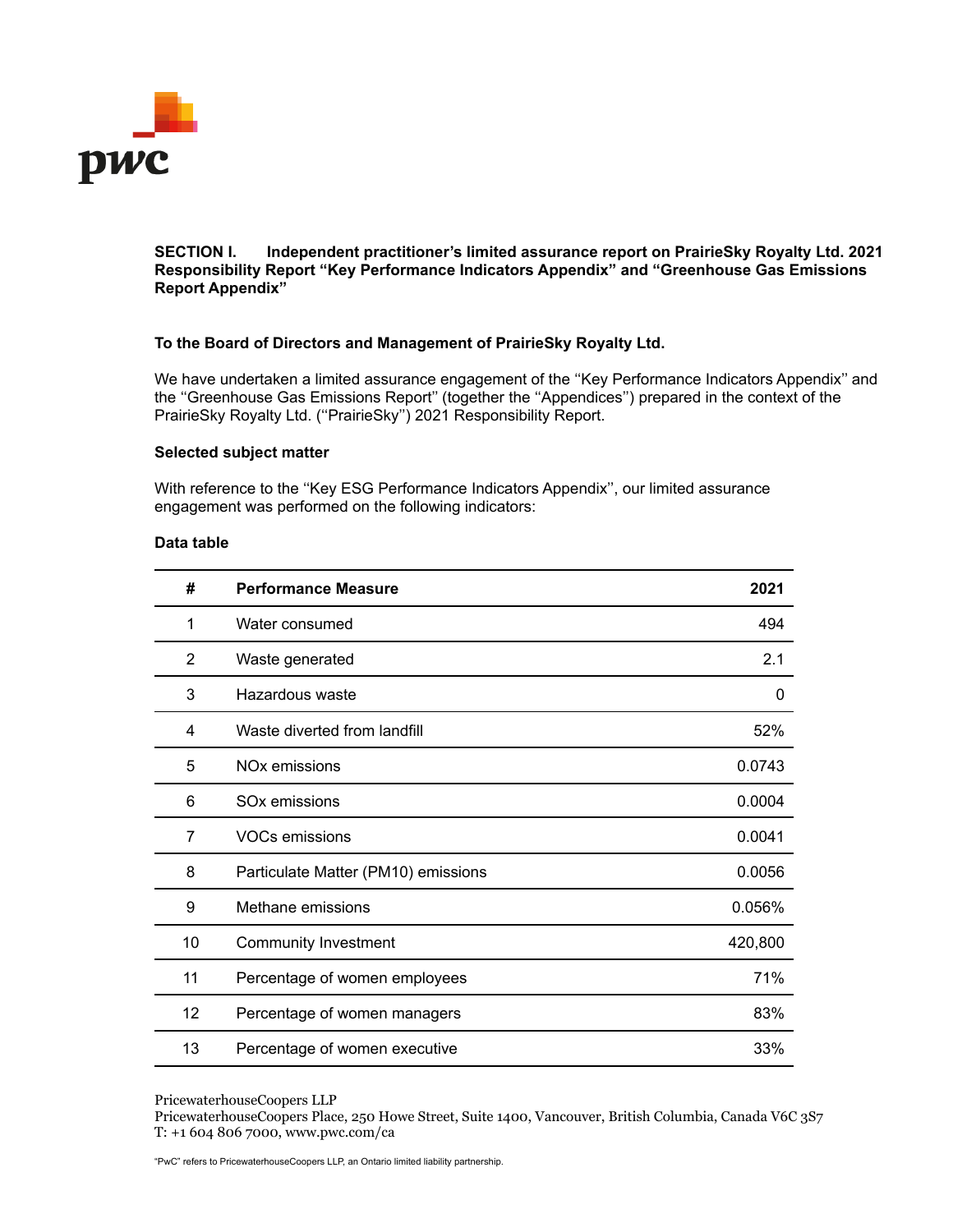

| #  | <b>Performance Measure</b>                                 | 2021     |
|----|------------------------------------------------------------|----------|
| 14 | Percentage of women independent directors                  | 38%      |
| 15 | <b>Fatalities</b>                                          | 0        |
| 16 | Lost-Time Injury Frequency Rate (LTIFR) employees          | 0        |
| 17 | Lost-Time Injury Frequency Rate (LTIFR) contractors        | 0        |
| 18 | Total Recordable Injury Frequency Rate (TRIFR) employees   | 0        |
| 19 | Total Recordable Injury Frequency Rate (TRIFR) contractors | 0        |
| 20 | Process Safety Events - Tier 1                             | $\Omega$ |
| 21 | Code of Business Conduct Breaches                          | 0        |

With reference to the ''Greenhouse Gas Emissions Report'' (the ''Greenhouse Gas statement''), our limited assurance engagement was performed on the following type of emissions:

| #  | <b>Performance Measure</b>                                    | 2021  |
|----|---------------------------------------------------------------|-------|
| 22 | Scope 1 GHG emissions location-based                          | 91.5  |
| 23 | Scope 1 GHG emissions market-based                            |       |
| 24 | Scope 2 GHG emissions location-based                          | 166.1 |
| 25 | Scope 2 GHG emissions market-based                            |       |
| 26 | Scope 3 GHG emissions business travel                         | 0.5   |
| 27 | Scope 3 GHG emissions commuting for employees and contractors | 29.5  |

## **Management's responsibility**

Management is responsible for preparation of the subject matter in accordance with the following criteria, applied as disclosed in the Appendices:

- Global Reporting Initiative Standards (GRI);
- Sustainability Accounting Standard Board (SASB);
- The methodology outlined in the GHG Protocol: A Corporate Accounting and Reporting Standard Revised Edition and GHG Protocol Scope 2 Guidance;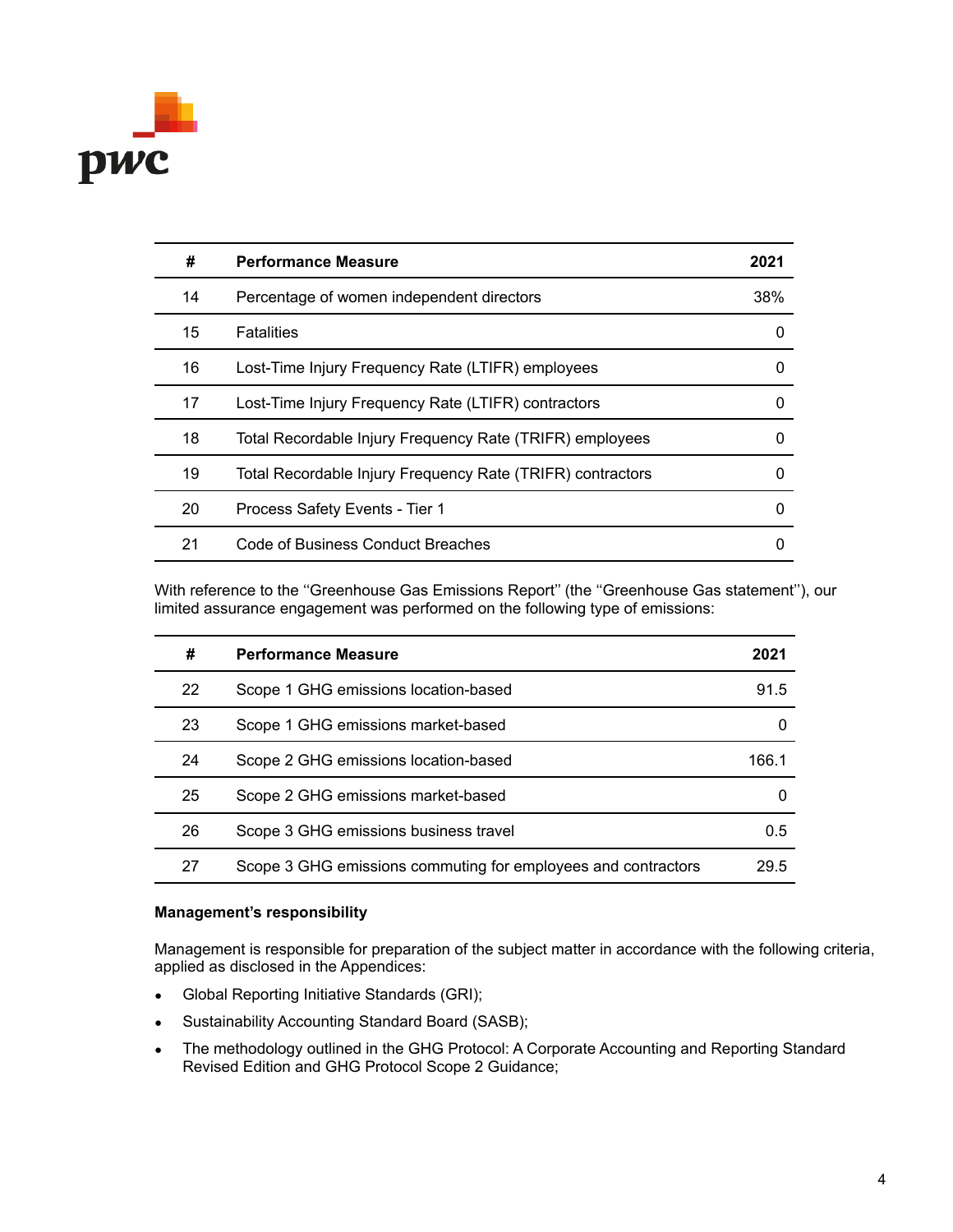

Management's internally developed criteria.

Management is also responsible for such internal control as management determines necessary to enable the preparation of the selected subject matter presented in the Report that is free from material misstatement.

## **Inherent Uncertainty**

Non-financial data is subject to more inherent limitations than financial data, given both the nature and the methods used for the determining, calculating, sampling or estimating such data. Qualitative interpretations of relevance, materiality and the accuracy of data are subject to individual assumptions and judgments.

Greenhouse Gas quantification is subject to inherent uncertainty because of incomplete scientific knowledge used to determine emissions factors and the values needed to combine emissions of different gases.

## **Our responsibility**

Our responsibility is to express a limited assurance conclusion on the selected subject matter based on the evidence we have obtained. We conducted our limited assurance engagement in accordance with the International Standards on Assurance Engagements (ISAE) 3000, *Attestation Engagements Other Than Audits or Reviews of Historical Financial Information* and International Standards on Assurance Engagements (ISAE) 3410*, Assurance Engagements on Greenhouse Gas Statements*. These standards require us to conclude whether anything has come to our attention that causes us to believe that the selected subject matter is not fairly stated, in all material respects.

A limited assurance engagement involves performing procedures (primarily consisting of making inquiries of management and others within the entity, as appropriate, and applying analytical procedures) and evaluating the evidence obtained. The procedures are selected based on our professional judgment, which includes identifying areas where the risks of material misstatement in preparing the selected subject matter in accordance with the criteria are likely to arise.

Our limited assurance procedures included, but were not limited to the following:

- Through inquiries, obtained an understanding of PrairieSky's control environment and information systems relevant to the key ESG performance indicators and GHG emissions quantification and reporting. Our procedures did not evaluate the design of particular control activities, obtain evidence about their implementation or test their operating effectiveness.
- Analytical reviews and trend analysis of reported data for selected ESG performance and GHG emissions indicators;
- Evaluated whether PrairieSky's methods for developing estimates are appropriate and consistently applied. However, our procedures did not include testing the data on which the estimates are based or separately developing our own estimates against which to evaluate PrairieSky 's estimates.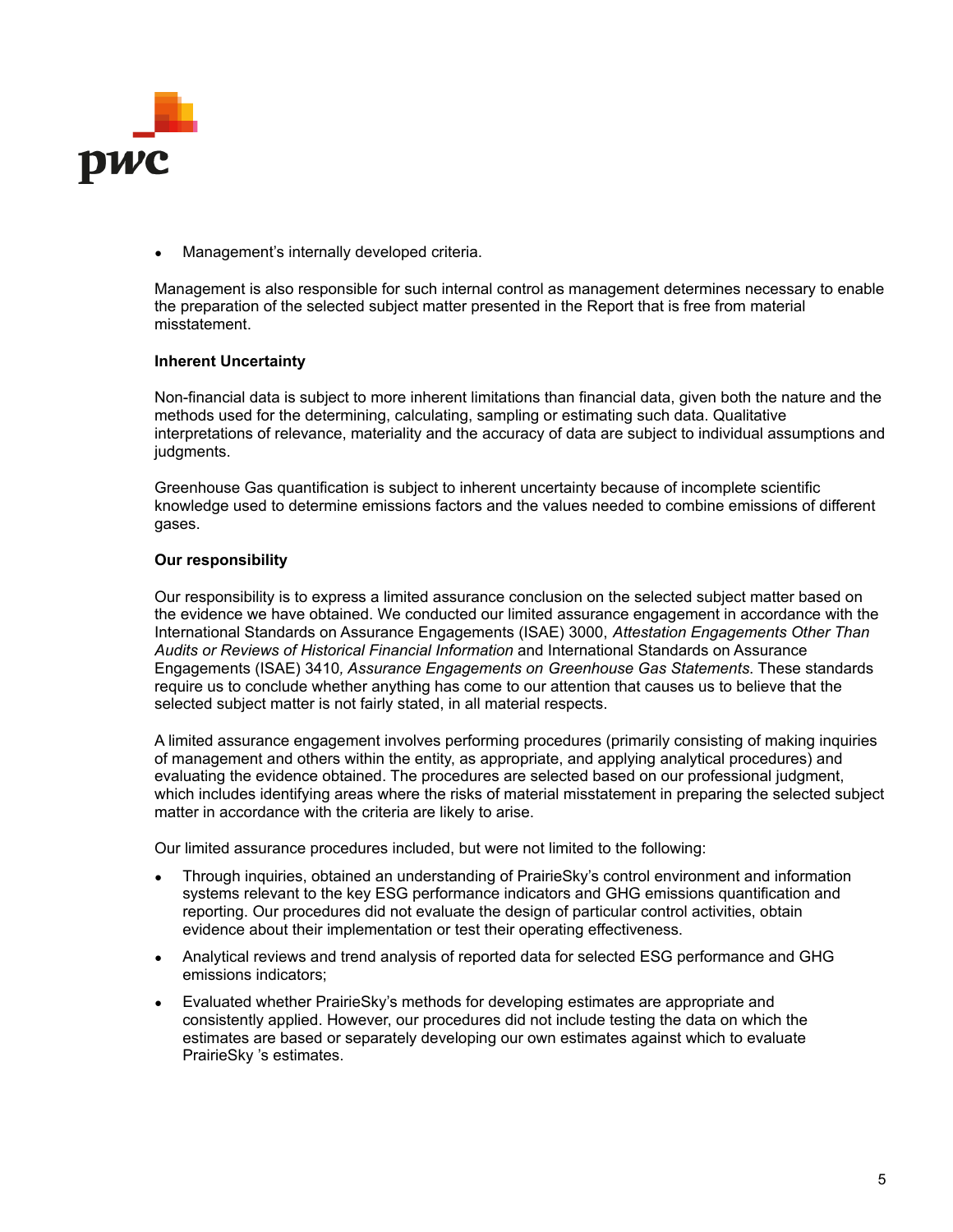

- Tested a limited sample of items back to the underlying records for selected ESG performance indicators and GHG emissions.
- Reviewed the selected subject matter disclosure in the appendices to ensure consistency with the evidence obtained.
- Review the mathematical accuracy of the calculation related to the GHG emission variations on the comparative period 2020 reported in the Greenhouse Gas Emissions Report Appendix

The procedures performed in a limited assurance engagement vary in nature and timing from, and are less in extent than for a reasonable assurance engagement and, consequently, the level of assurance obtained is substantially lower than the assurance that would have been obtained had a reasonable assurance engagement been performed.

### **Our independence and quality control**

We have complied with the relevant rules of professional conduct/code of ethics applicable to the practice of public accounting and related to assurance engagements, issued by various professional accounting bodies, which are founded on fundamental principles of integrity, objectivity, professional competence and due care, confidentiality and professional behavior.

The firm applies Canadian Standard on Quality Control 1, *Quality Control for Firms that Perform Audits and Reviews of Financial Statements, and Other Assurance Engagements* and, accordingly, maintains a comprehensive system of quality control, including documented policies and procedures regarding compliance with ethical requirements, professional standards and applicable legal and regulatory requirements.

## **Conclusion**

Based on the procedures we have performed and the evidence we have obtained, nothing has come to our attention that causes us to believe that PrairieSky 's "Key Performance Indicators Appendix" and "Greenhouse Gas Emissions Report", prepared in accordance with the criteria for the year ended December 31, 2021, are not properly prepared, in all material respects.

### **Purpose of statement and restriction of use of our report**

The selected subject matter has been prepared to assist PrairieSky management and the Board of Directors with reporting on the ESG performance indicators and GHG emissions in accordance with the criteria. As a result, the selected subject matter may not be suitable for another purpose. Our report is intended solely for the use of PrairieSky. We neither assume nor accept any responsibility or liability to any third party in respect of this report.

Pricewaterhouse Coopers LLP

Chartered Professional Accountants

Vancouver, British Columbia June 16, 2022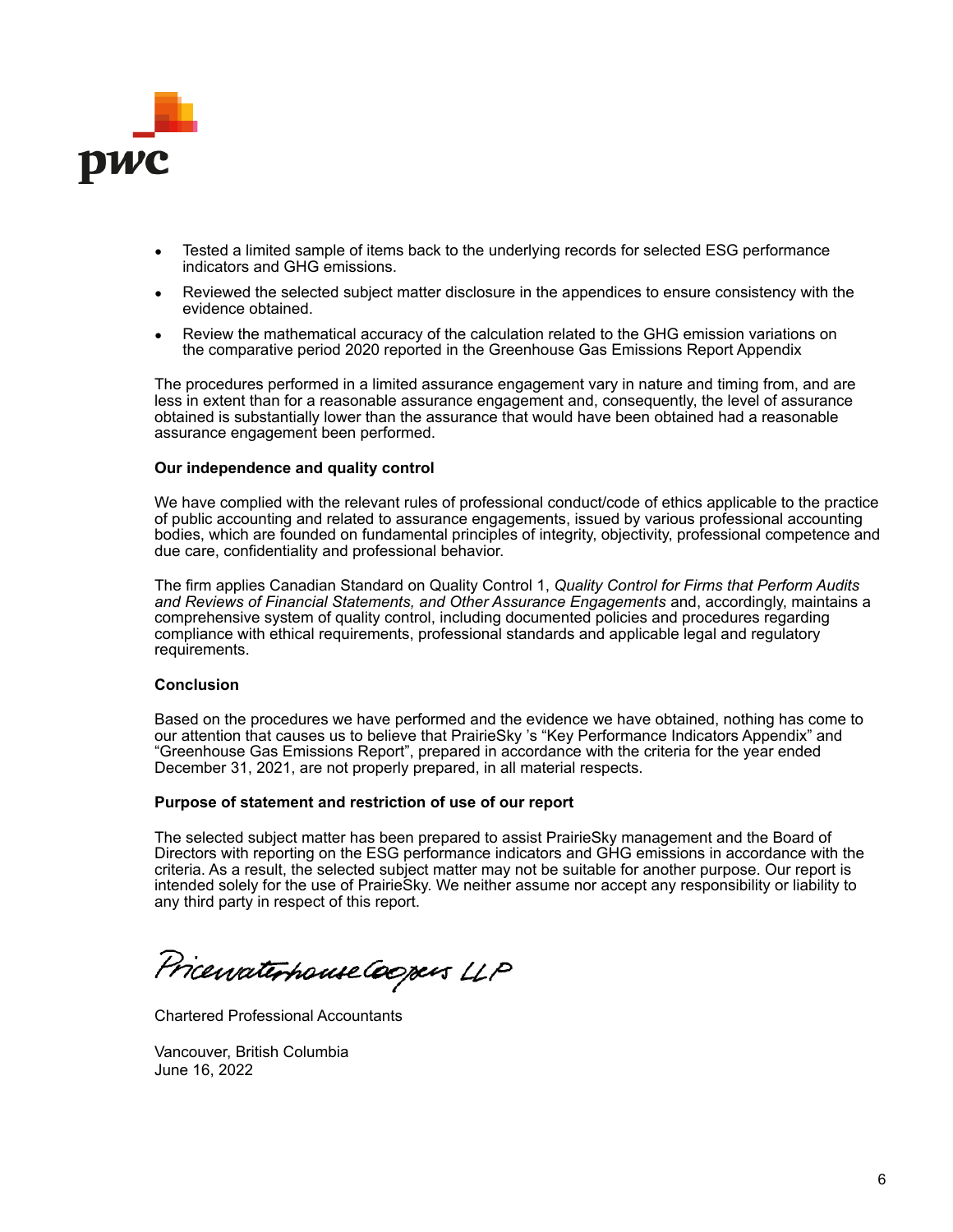**SECTION II. 2021 PrairieSky Royalty Ltd. "Key Performance Indicators Appendix" and "Greenhouse Gas Emissions Report"**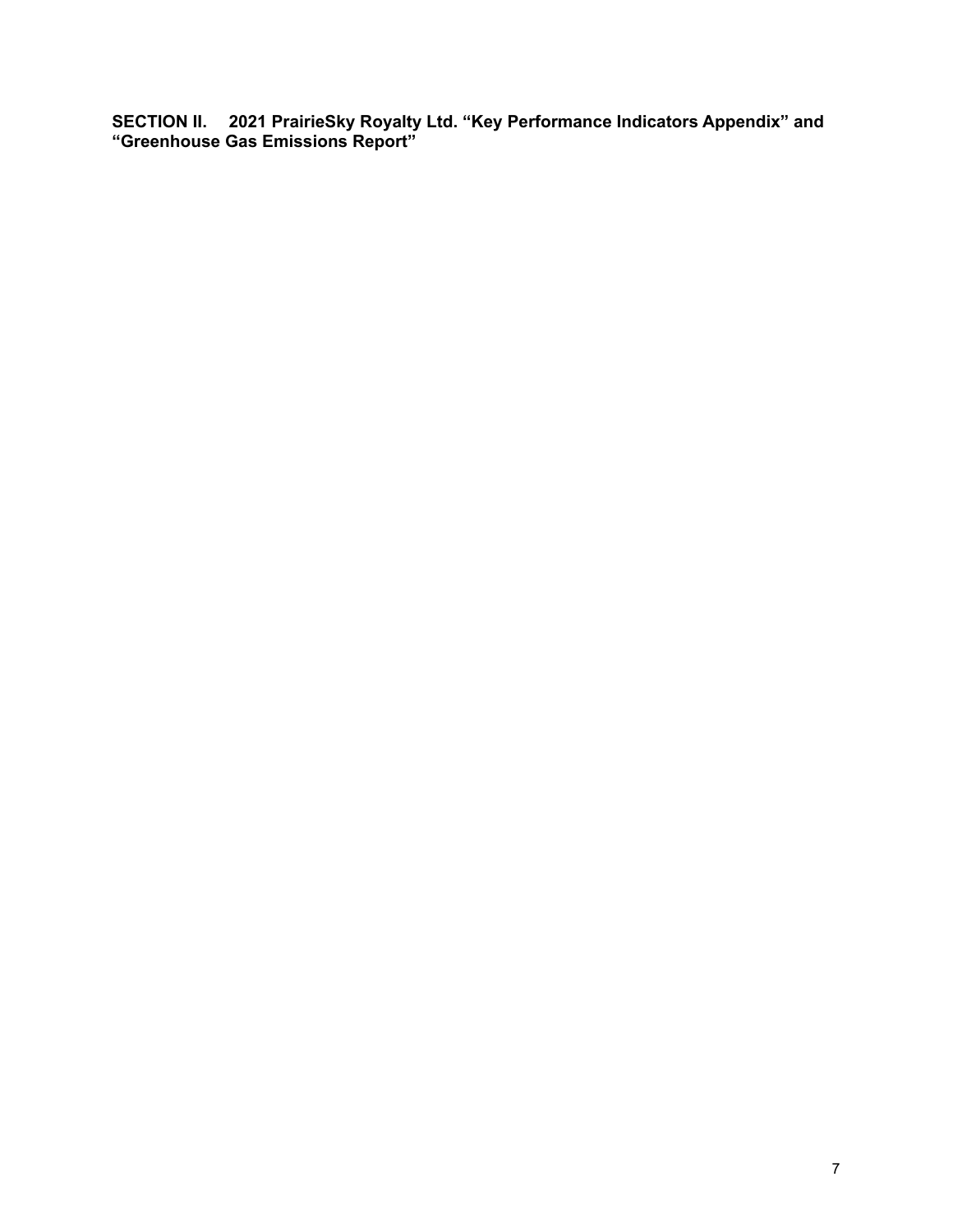## **PrairieSky Royalty Ltd. 2021 Responsibility Report "Key Performance Indicators Appendix"**

## **Introduction**

This document describes the methodology and assumptions related to Key Performance Indicators ("**KPIs**") presented in PrairieSky's 2021 Sustainability Report which covers the year ended December 31, 2021.

The scope of the KPIs is specified in the table below. This report contains data about PrairieSky Royalty Ltd. referred to in this report as "PrairieSky", "we", "us", "our" or "Company".

Note that all the KPIs below cover our head office in Calgary (our only business location).

| <b>KPI</b>                      | <b>Description</b>                                                               | <b>Assertions for</b><br>the year ended<br>December 31,<br>2021 | <b>Methodology and Assumptions</b>                                                                                                                                                                                                                                                                                                                                                                                                                                          | <b>Criteria</b>                |
|---------------------------------|----------------------------------------------------------------------------------|-----------------------------------------------------------------|-----------------------------------------------------------------------------------------------------------------------------------------------------------------------------------------------------------------------------------------------------------------------------------------------------------------------------------------------------------------------------------------------------------------------------------------------------------------------------|--------------------------------|
| <b>Environment</b>              |                                                                                  |                                                                 |                                                                                                                                                                                                                                                                                                                                                                                                                                                                             |                                |
| Water consumed                  | Total water consumed from<br>PrairieSky operations in cubic meters               | 494                                                             | Water consumed is provided by our<br>property manager and prorated<br>based on PrairieSky's occupied<br>square footage.                                                                                                                                                                                                                                                                                                                                                     | GRI 303-5,<br>EM-EP-140a.<br>1 |
| Waste generated                 | Total waste generated from<br>PrairieSky operations in metric tons               | 2.1                                                             | Waste generated is provided by our<br>property manager and prorated<br>based on PrairieSky's occupied<br>square footage.                                                                                                                                                                                                                                                                                                                                                    | GRI 306-2                      |
| Hazardous waste                 | Total hazardous waster generated<br>from PrairieSky operations in metric<br>tons | 0.0                                                             | Hazardous waste is provided by our<br>property manager and prorated<br>based on PrairieSky's occupied<br>square footage.                                                                                                                                                                                                                                                                                                                                                    | GRI 306-2                      |
| Waste diverted<br>from landfill | Diversion rate for recovered waste                                               | 52%                                                             | This KPI is calculated as the quantity<br>of recycled waste materials as a<br>percentage of total waste generated.<br>Recycled and generated waste are<br>provided by our property manager<br>and prorated based on PrairieSky's<br>occupied square footage.                                                                                                                                                                                                                | GRI 306-2                      |
| NO <sub>x</sub> emissions       | Total NO <sub>x</sub> emissions in metric tons of<br>CO <sub>2</sub> e           | 0.0743                                                          | This KPI is calculated based on the<br>natural gas consumed as provided by EM-EP-120a.<br>our property manager and prorated<br>based on PrairieSky's occupied<br>square footage. NO <sub>x</sub> emissions are<br>calculated based on the US<br><b>Environmental Protection Agency's</b><br>(EPA's) Emissions Factors for Criteria<br><b>Pollutants and Greenhouse Gases</b><br>from Natural Gas Combustion applied<br>to PrairieSky's prorated natural gas<br>consumption. | GRI 305-7.<br>1                |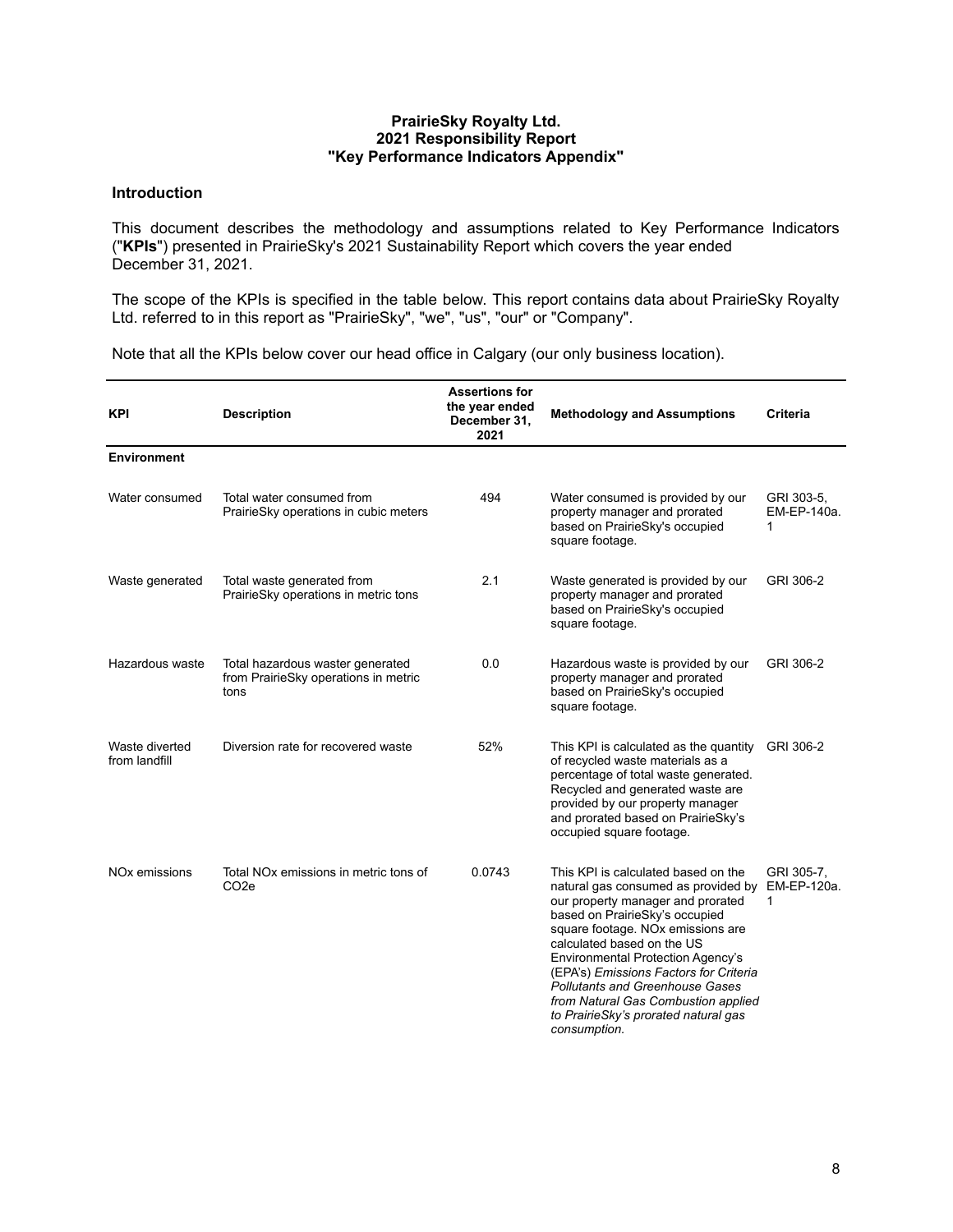| KPI                                                | <b>Description</b>                                                               | <b>Assertions for</b><br>the year ended<br>December 31,<br>2021 | <b>Methodology and Assumptions</b>                                                                                                                                                                                                                                                                                                                                                                                                                        | Criteria                       |
|----------------------------------------------------|----------------------------------------------------------------------------------|-----------------------------------------------------------------|-----------------------------------------------------------------------------------------------------------------------------------------------------------------------------------------------------------------------------------------------------------------------------------------------------------------------------------------------------------------------------------------------------------------------------------------------------------|--------------------------------|
| SO <sub>x</sub> emissions                          | Total SOx emissions in metric tons of<br>CO2e                                    | 0.0004                                                          | This KPI is calculated based on the<br>natural gas consumed as provided by<br>our property manager and prorated<br>based on PrairieSky's occupied<br>square footage. SOx emissions are<br>calculated based on the US<br><b>Environmental Protection Agency's</b><br>(EPA's) Emissions Factors for Criteria<br><b>Pollutants and Greenhouse Gases</b><br>from Natural Gas Combustion applied<br>to PrairieSky's prorated natural gas<br>consumption.       | GRI 305-7,<br>EM-EP-120a.<br>1 |
| VOCs emissions                                     | Total VOCs emissions in metric tons<br>of CO <sub>2</sub> e                      | 0.0041                                                          | This KPI is calculated based on the<br>natural gas consumed as provided by<br>our property manager and prorated<br>based on PrairieSky's occupied<br>square footage. VOCs emissions are<br>calculated based on the US<br><b>Environmental Protection Agency's</b><br>(EPA's) Emissions Factors for Criteria<br><b>Pollutants and Greenhouse Gases</b><br>from Natural Gas Combustion applied<br>to PrairieSky's prorated natural gas<br>consumption.      | GRI 305-7,<br>EM-EP-120a.<br>1 |
| <b>Particulate Matter</b><br>$(PM_{10})$ emissions | Total $PM_{10}$ emissions in metric tons of<br>CO <sub>2</sub> e                 | 0.0056                                                          | This KPI is calculated based on the<br>natural gas consumed as provided by<br>our property manager and prorated<br>based on PrairieSky's occupied<br>square footage. $PM_{10}$ emissions are<br>calculated based on the US<br><b>Environmental Protection Agency's</b><br>(EPA's) Emissions Factors for Criteria<br><b>Pollutants and Greenhouse Gases</b><br>from Natural Gas Combustion applied<br>to PrairieSky's prorated natural gas<br>consumption. | GRI 305-7,<br>EM-EP-120a.<br>1 |
|                                                    | Methane emissions Total methane emissions in metric<br>tons of CO <sub>2</sub> e | 0.056%                                                          | This KPI is calculated as methane as<br>a percentage of natural gas. Natural<br>gas consumed is provided by our<br>property manager and prorated<br>based on PrairieSky's occupied<br>square footage. The percentage of<br>methane is calculated using the<br>Canadian emission factors taken from<br>the National Inventory Report<br>1990-2022: Greenhouse Gas<br>Sources and Sinks in Canada (Part<br>2).                                              | GRI 305.7.<br>EM-EP-120a.<br>1 |
| <b>Community Investment</b>                        |                                                                                  |                                                                 |                                                                                                                                                                                                                                                                                                                                                                                                                                                           |                                |
| Community<br>Investment                            | Investment in communities in<br>Canadian \$                                      | \$420,800                                                       | Community investment represents<br>total cash contribution compiled from<br>charitable receipts and sponsorships<br>payments for 2021.                                                                                                                                                                                                                                                                                                                    | GRI 201-1                      |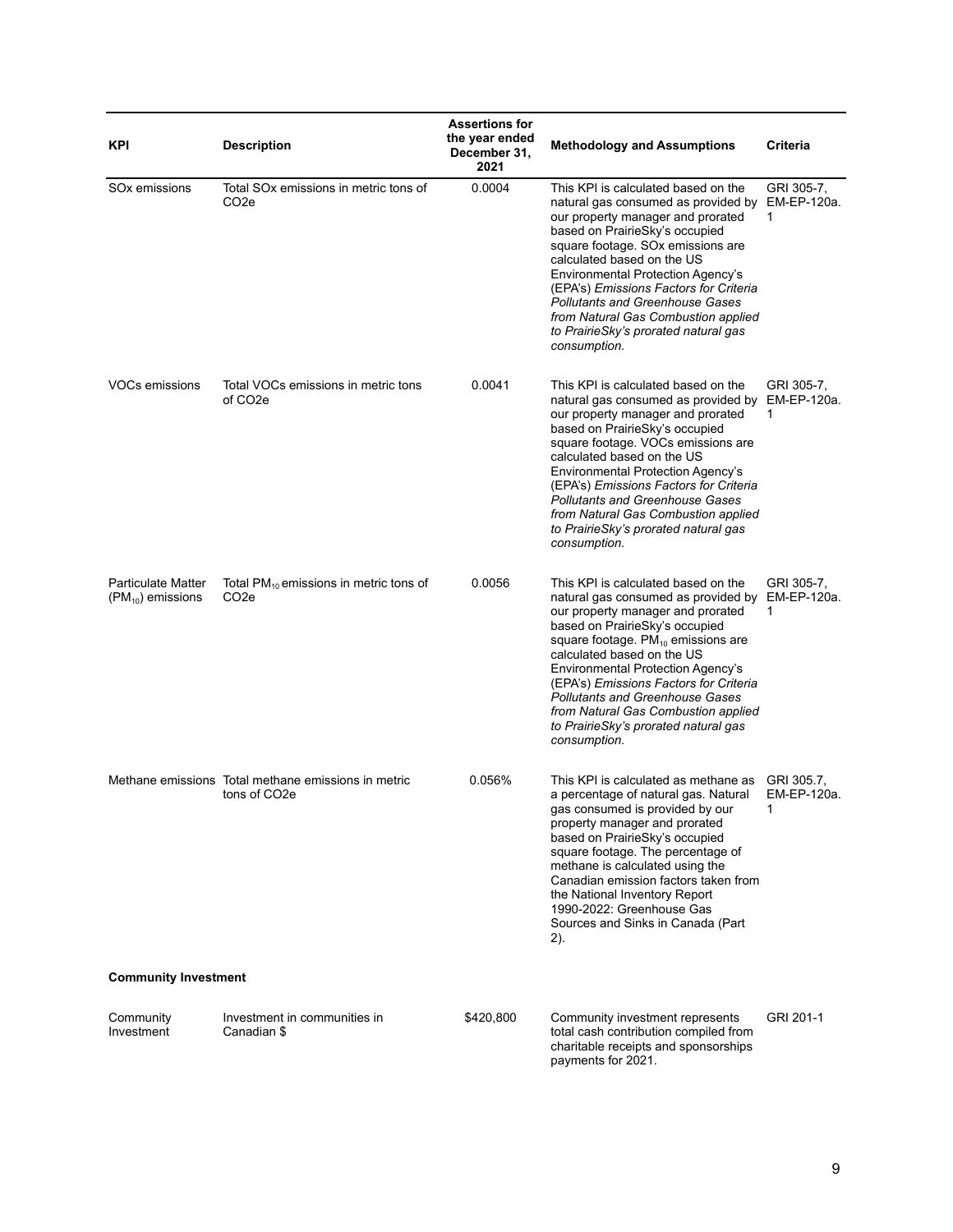| <b>Description</b><br><b>KPI</b>                                           |                                                                                                                   | <b>Assertions for</b><br>the year ended<br>December 31,<br>2021 | <b>Methodology and Assumptions</b>                                                                                                                                                                                                                                           | Criteria                                                                                                                                                                                                                     |
|----------------------------------------------------------------------------|-------------------------------------------------------------------------------------------------------------------|-----------------------------------------------------------------|------------------------------------------------------------------------------------------------------------------------------------------------------------------------------------------------------------------------------------------------------------------------------|------------------------------------------------------------------------------------------------------------------------------------------------------------------------------------------------------------------------------|
| <b>Gender Diversity</b>                                                    |                                                                                                                   |                                                                 |                                                                                                                                                                                                                                                                              |                                                                                                                                                                                                                              |
| Percentage of<br>women employees                                           | Percentage of full and part-time<br>women employees out of the total<br>number of full and part-time<br>employees | 71%                                                             | Metric calculated as a percentage of<br>total full and part-time employees.                                                                                                                                                                                                  | GRI 405-1                                                                                                                                                                                                                    |
| Percentage of<br>women managers                                            | Percentage of women in<br>management roles out of the total<br>number of employees in<br>management roles         | 83%                                                             | Metric calculated as a percentage of<br>total management roles (managers<br>and Controller).                                                                                                                                                                                 | GRI 405-1                                                                                                                                                                                                                    |
| Percentage of<br>women executive                                           | Percentage of women executives out<br>of the total number of executives                                           | 33%                                                             | Metric calculated as a percentage of<br>total executives.                                                                                                                                                                                                                    | GRI 405-1                                                                                                                                                                                                                    |
| Percentage of<br>women<br>independent<br>directors                         | Percentage of women independent<br>directors out of the total number of<br>independent directors                  | 38%                                                             | Metric calculated as a percentage of<br>total independent directors.                                                                                                                                                                                                         | GRI 405-1                                                                                                                                                                                                                    |
| Social                                                                     |                                                                                                                   |                                                                 |                                                                                                                                                                                                                                                                              |                                                                                                                                                                                                                              |
| <b>Fatalities</b>                                                          | Total number of fatalities                                                                                        | 0.0                                                             | Metric calculated as the number of<br>fatalities                                                                                                                                                                                                                             | GRI 403-2,<br>EM-EP-320a.<br>1                                                                                                                                                                                               |
| Lost-Time injury<br>frequency rate<br>(LTIFR) Employees                    | Total number of lost-time injuries/total<br>number of hours worked x 200,000                                      | 0.0                                                             | Metric calculated as the percentage<br>of total hours worked                                                                                                                                                                                                                 | GRI 4-3=2,<br>EM-EP-320a.<br>1                                                                                                                                                                                               |
| Lost Time injury<br>frequency rate<br>(LTIFR)<br>Contractors               | Total number of lost time injuries/total<br>number of hours worked x 200,000                                      | 0.0                                                             | Metric calculated as the percentage<br>of total hours worked                                                                                                                                                                                                                 | GRI 403-2,<br>EM-EP-320a.<br>1                                                                                                                                                                                               |
| <b>Total Recordable</b><br>Injury Frequency<br>Rate (TRIFR) -<br>Employees | Total number of recordable<br>injuries/Total hours worked x<br>1,000,000                                          | 0.0                                                             | Metric calculated as the percentage<br>of total hours worked                                                                                                                                                                                                                 | GRI 403-2.<br>EM-EP-320a.<br>1                                                                                                                                                                                               |
| Total Recordable<br>Injury Frequency<br>Rate (TRIFR) -<br>Contractors      | Total number of recordable<br>injuries/ Iotal hours worked x<br>1,000,000                                         | 0.0                                                             | Metric calculated as the percentage<br>of total hours worked                                                                                                                                                                                                                 | GRI 403-2,<br>∟м-∟Р-320а.<br>1                                                                                                                                                                                               |
| <b>Process Safety</b><br>Events - Tier 1                                   | Total number of Tier 1 process safety<br>events and data coverage as a<br>percentage of employees                 | $0.0 / 100\%$                                                   | Total number metric calculated as the<br>number of Tier 1 process safety<br>events. Data coverage is measured<br>as a percentage of PrairieSky's total<br>full-time and part-time employees<br>considered in the measurement of<br>total number of process safety<br>events. | Number of<br>Tier 1<br>process<br>safety events<br>per one<br>million hours<br>worked and<br>data<br>coverage (as<br>% of<br>employees,<br>operations or<br>revenue)<br>(S&P Global<br><b>CSA 2022</b><br>Question<br>number |

3.7.8)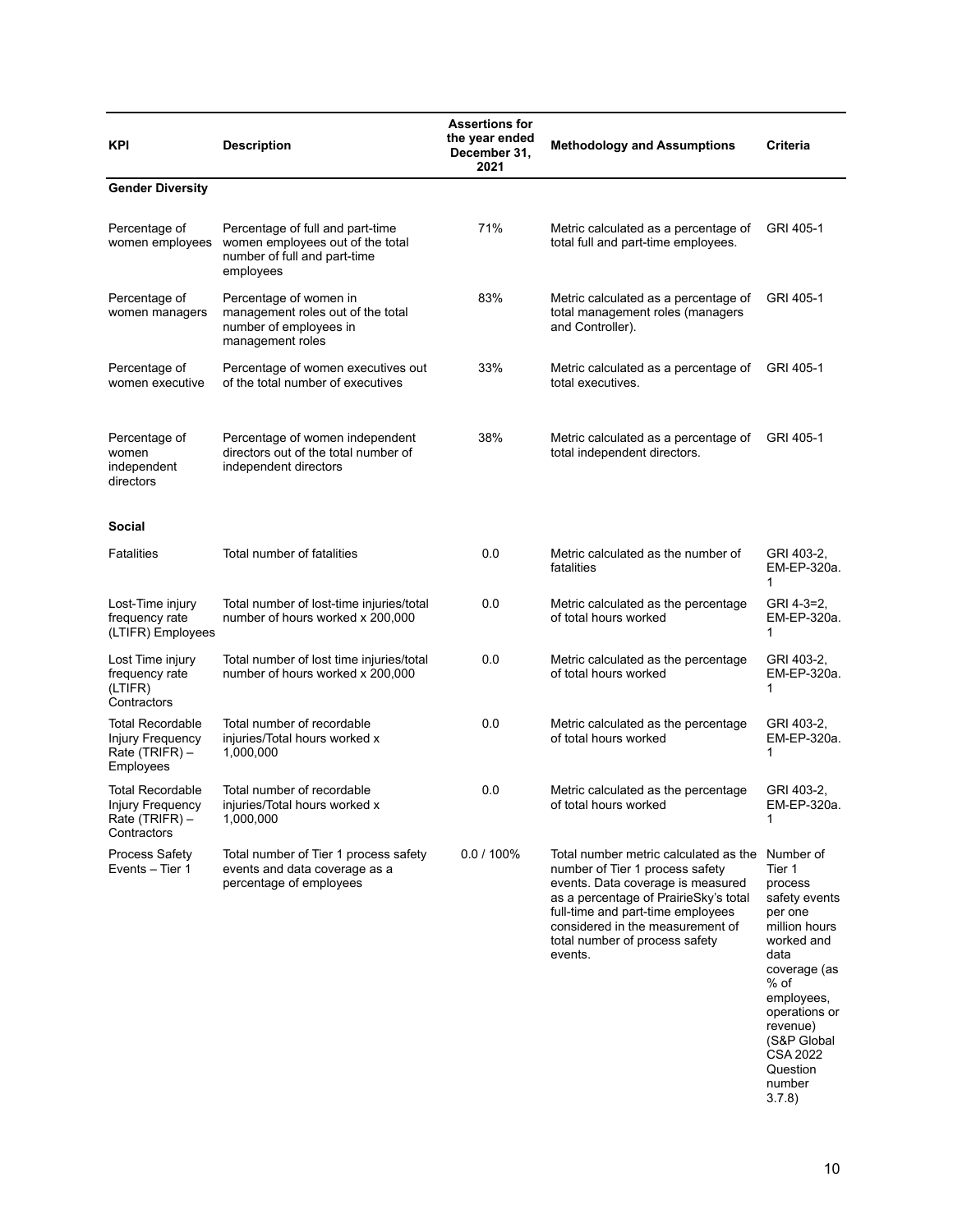| <b>KPI</b>                           | <b>Description</b>                             | <b>Assertions for</b><br>the year ended<br>December 31,<br>2021 | <b>Methodology and Assumptions</b>                                                                                                                                                                                                     | <b>Criteria</b>                                                                                                                              |
|--------------------------------------|------------------------------------------------|-----------------------------------------------------------------|----------------------------------------------------------------------------------------------------------------------------------------------------------------------------------------------------------------------------------------|----------------------------------------------------------------------------------------------------------------------------------------------|
| Governance                           |                                                |                                                                 |                                                                                                                                                                                                                                        |                                                                                                                                              |
| Code of Business<br>Conduct breaches | Number of Code of Business<br>Conduct breaches | 0.0                                                             | Metric calculated as the number of<br>Code of Business Conduct breaches<br>as reported by management to the<br>Audit Committee or as reported<br>through the Whistleblower Hotline<br>directly to the Chair of the Audit<br>Committee. | Number of<br>breaches<br>against code<br>of conduct in<br>the reporting<br>period. (S&P<br>Global CSA<br>2022<br>Question<br>number<br>1.4.8 |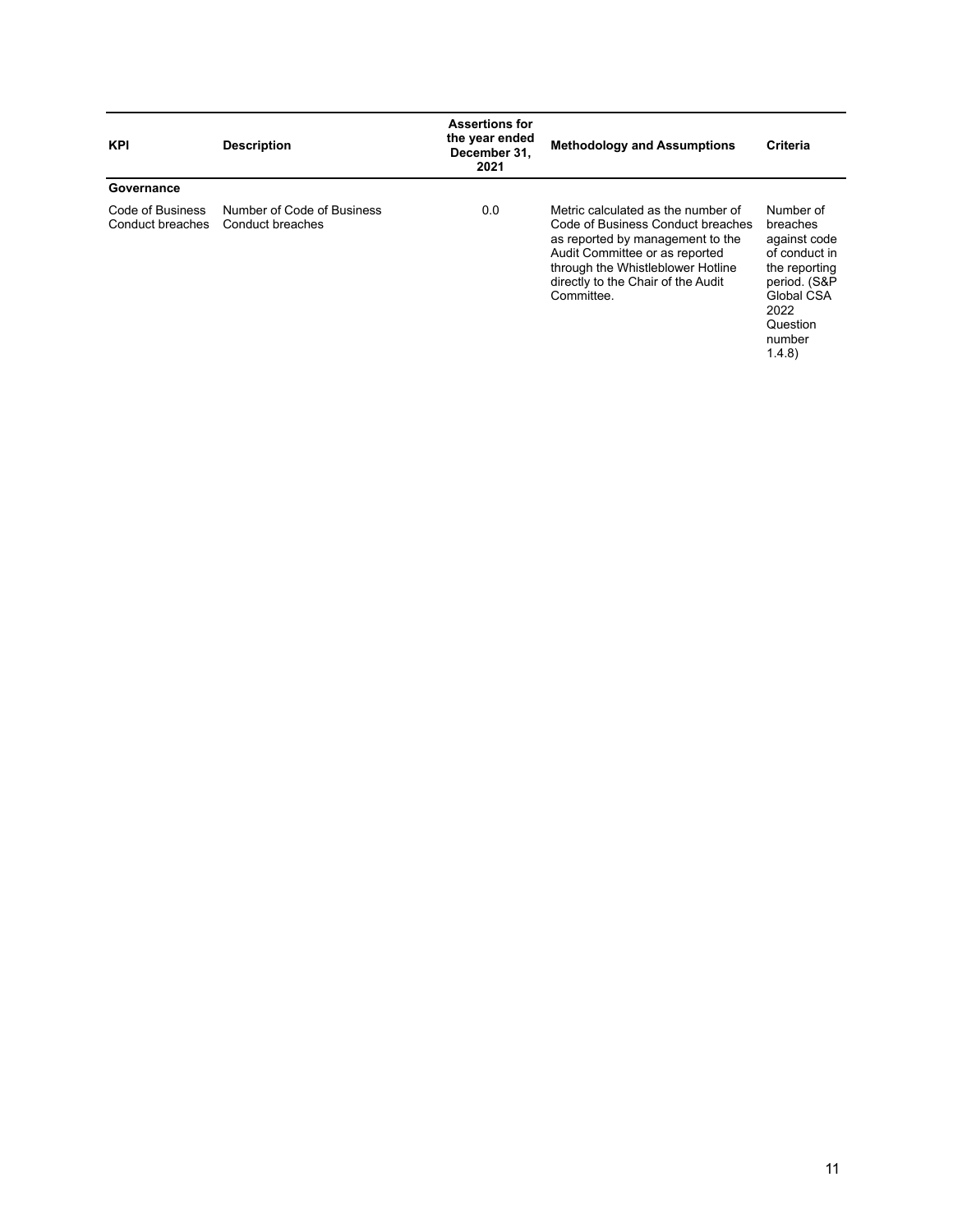## **PrairieSky Royalty Ltd. 2021 Responsibility Report "Greenhouse Gas Emissions Report"**

## **Introduction**

This Greenhouse Gas (GHG) emissions report was prepared in accordance with the principles and requirements of the Greenhouse Gas Protocol - A Corporate Accounting and Reporting Standard (Revised Edition) and the GHG Protocol Scope 2 Guidance – An amendment to the GHG Protocol Standard and has been used to report PrairieSky's GHG emissions to the CDP and other corporate disclosures. For the year ended December 31, 2021, PrairieSky reported a corporate carbon footprint of 287.6 tonnes of carbon dioxide equivalent  $(CO<sub>2</sub>e)$ , which includes Scope 1 and 2 calculated using a location-based approach and 3 (business air travel and employee commuting) emissions. When using a market-based approach for Scope 1 and 2, the carbon footprint is reduced to 30.0 tonnes of  $CO<sub>2</sub>e$ .

## **Organizational Boundaries**

PrairieSky applies the operational control approach to determine its scope of reporting. The table below reports PrairieSky's corporate carbon footprint for the year ended December 31, 2021.

| <b>Scope</b>                | <b>Description</b>                                                                                                                                                                                                                                                                                                                                                                        | <b>Emissions</b><br>(tonnes of CO <sub>2</sub> e) |                    | $\frac{9}{6}$<br>Increase / | <b>Criteria</b>                                         |
|-----------------------------|-------------------------------------------------------------------------------------------------------------------------------------------------------------------------------------------------------------------------------------------------------------------------------------------------------------------------------------------------------------------------------------------|---------------------------------------------------|--------------------|-----------------------------|---------------------------------------------------------|
|                             |                                                                                                                                                                                                                                                                                                                                                                                           | 2021                                              | (Decrease)<br>2020 |                             |                                                         |
| Scope 1<br>(location-based) | Direct emissions associated with natural gas<br>consumption at our head office in Calgary<br>(our only location).                                                                                                                                                                                                                                                                         | 91.5                                              | 143.5              | (36%)                       | Operational<br>Control<br>Approach<br>Location<br>based |
| Scope 1<br>(market-based)   | Direct emissions calculated taking into<br>account the purchase of Bullfrog Power<br>Green natural gas certificates. The emissions<br>factor associated with the combustion of this<br>renewable natural gas effectively removes<br>the CO2e emissions that otherwise would<br>have been present with conventional natural<br>gas, thereby reducing our natural gas<br>emissions.         | 0.0                                               | 0.0                | $-9/20$                     | Operational<br>Control<br>Approach<br>Market<br>based   |
| Scope 2<br>(location-based) | Indirect emissions associated with energy<br>corresponding to the production and<br>transmission of electricity required at our<br>head office in Calgary.                                                                                                                                                                                                                                | 166.1                                             | 279.8              | (41%)                       | Operational<br>Control<br>Approach<br>Location<br>based |
| Scope 2<br>(market-based)   | Indirect emissions calculated taking into<br>account the purchase of Bullfrog Power<br>Green electricity certificates. The emissions<br>factor associated with the generation of this<br>renewable electricity effectively removes the<br>CO <sub>2</sub> e emissions that otherwise would have<br>been present with conventional electricity,<br>thereby reducing our Scope 2 emissions. | 0.0                                               | 0.0                | $-9/6$                      | Operational<br>Control<br>Approach<br>Market<br>based   |
| Scope 3                     | Other indirect emissions include air travel for<br>PrairieSky employees and Board members.                                                                                                                                                                                                                                                                                                | 0.5                                               | 6.0                | (92%)                       | Operational<br>Control<br>Approach                      |
|                             | Other indirect emissions also include<br>commuting for PrairieSky employees and                                                                                                                                                                                                                                                                                                           | 29.5                                              | 28.6               | 3%                          | Operational<br>Control<br>approach                      |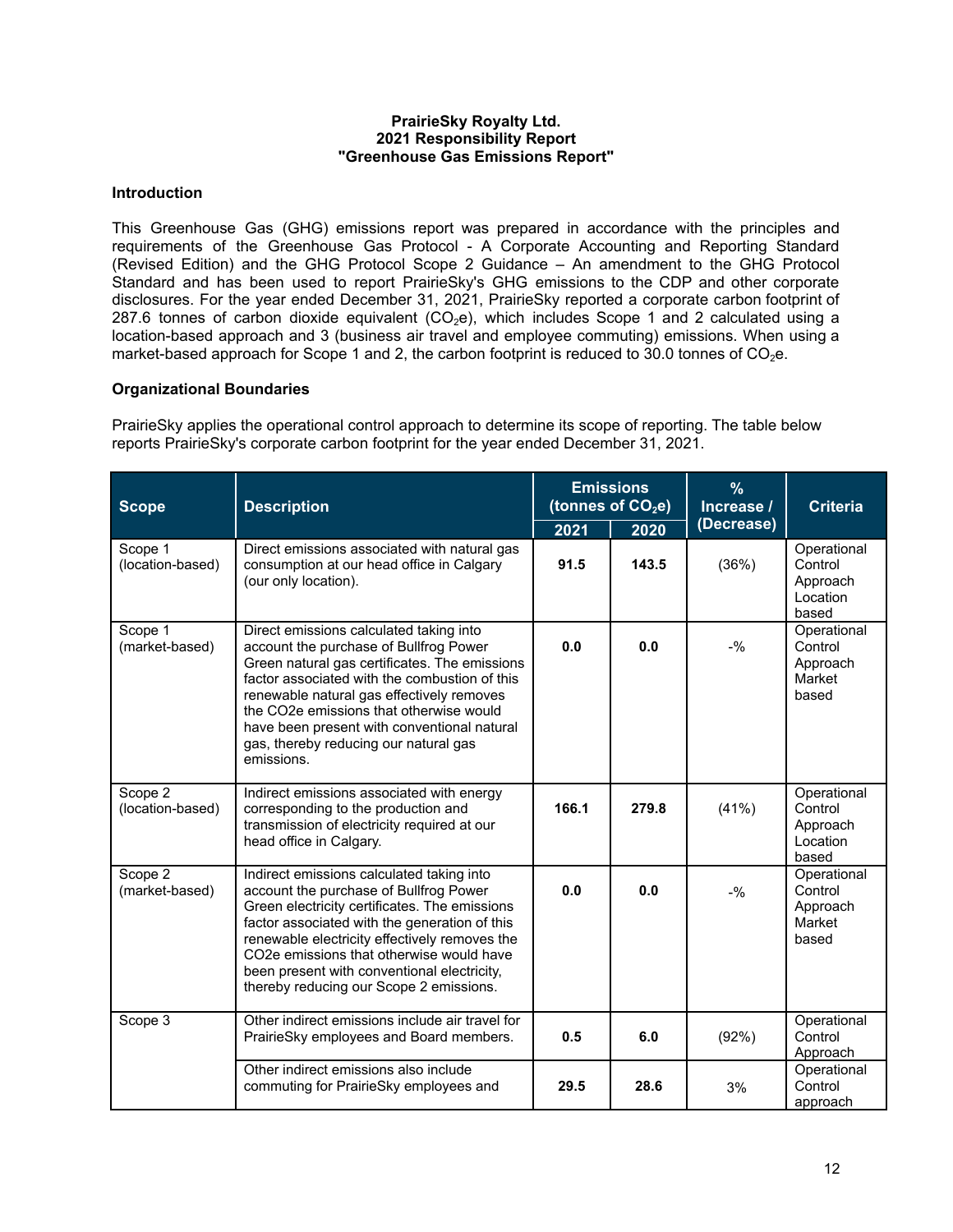| Scope                  | <b>Description</b>                                               |       | <b>Emissions</b><br>(tonnes of $CO2$ e) | $\frac{9}{6}$<br>Increase / | <b>Criteria</b> |
|------------------------|------------------------------------------------------------------|-------|-----------------------------------------|-----------------------------|-----------------|
|                        |                                                                  | 2021  | 2020                                    | (Decrease)                  |                 |
|                        | contractors from home to our head office<br>location in Calgary. |       |                                         |                             |                 |
| Total (location-based) |                                                                  | 287.6 | 457.9                                   | (37%)                       |                 |
| Total (market-based)   |                                                                  | 30.0  | 34.6                                    | (13%)                       |                 |

### **Methodology and Assumptions**

#### **Scope 1 (location-based)** *Natural Gas*

Direct emissions associated with natural gas consumption at our head office in Calgary (our only location). The volume of natural gas consumed in our office building was provided on a monthly basis for the year ended December 31, 2021 by our property manager. Natural gas consumption is not tracked by individual tenant. The property manager calculates PrairieSky's share of natural gas consumption based on our occupied square footage as a percentage of the building's total square footage.

Emissions were calculated by multiplying PrairieSky's natural gas consumption by the Canadian emission factors taken from the National Inventory Report 1990-2022: Greenhouse Gas Sources and Sinks in Canada (Part 2). The total GHG emissions in tonnes of CO<sub>2</sub>e were calculated by multiplying the mass of each gas (CO<sub>2</sub>, CH<sub>4</sub> and N<sub>2</sub>O) by its global warming potential (GWP) and adding up the totals. GWPs are from the Intergovernmental Panel on Climate Change (IPCC) Sixth Assessment Report, 2022 (GWP of CO<sub>2</sub> = 1, GWP of CH<sub>4</sub> = 29.8 and GWP of N<sub>2</sub>O = 273).

#### **Scope 1 (market-based)** *Natural Gas*

Direct emissions calculated taking into account the purchase of Bullfrog Power Green natural gas certificates. The emissions factor associated with the combustion of this renewable natural gas is effectively 0 tCO2e/m3, which removes the CO2e emissions that otherwise would have been present with conventional natural gas, thereby reducing our natural gas emissions by 91.5 tCO2e. The emissions factor can be found in the Operating Criteria and Quantification Methodology for Displacement of Natural Gas with Green Natural Gas - June 2022 referenced [here](https://bullfrogpower.com/audits/).

It should be noted, however, that Bullfrog Green Natural Gas has traceable amounts of Methane and Nitrous Oxide resulting in an emission factor of 0.000002 tCO2e/m3. Due to these GHG emissions de minimus materiality. Bullfrog *Green Natural Gas emissions have been taken as net zero.*

### **Scope 2 (location-based)** *Electricity*

Indirect emissions associated with energy corresponding to the production and transmission of electricity volume to our head office in Calgary. PrairieSky's electricity volumes were provided in kWh on a monthly basis for the year ended December 31, 2021 by our property manager. Electricity consumption is not tracked by individual tenant. The property manager calculates PrairieSky's share of electricity consumption based on our occupied square footage as a percentage of the building's total square footage.

Electricity emission factors are applied to the total kWh allocated to PrairieSky to calculate tonnes of  $CO<sub>2</sub>e$ . Canadian emission factors were sourced from the National Inventory Report 1990-2022: Greenhouse Gas Sources and Sinks in Canada (Part 3, Annex 13).